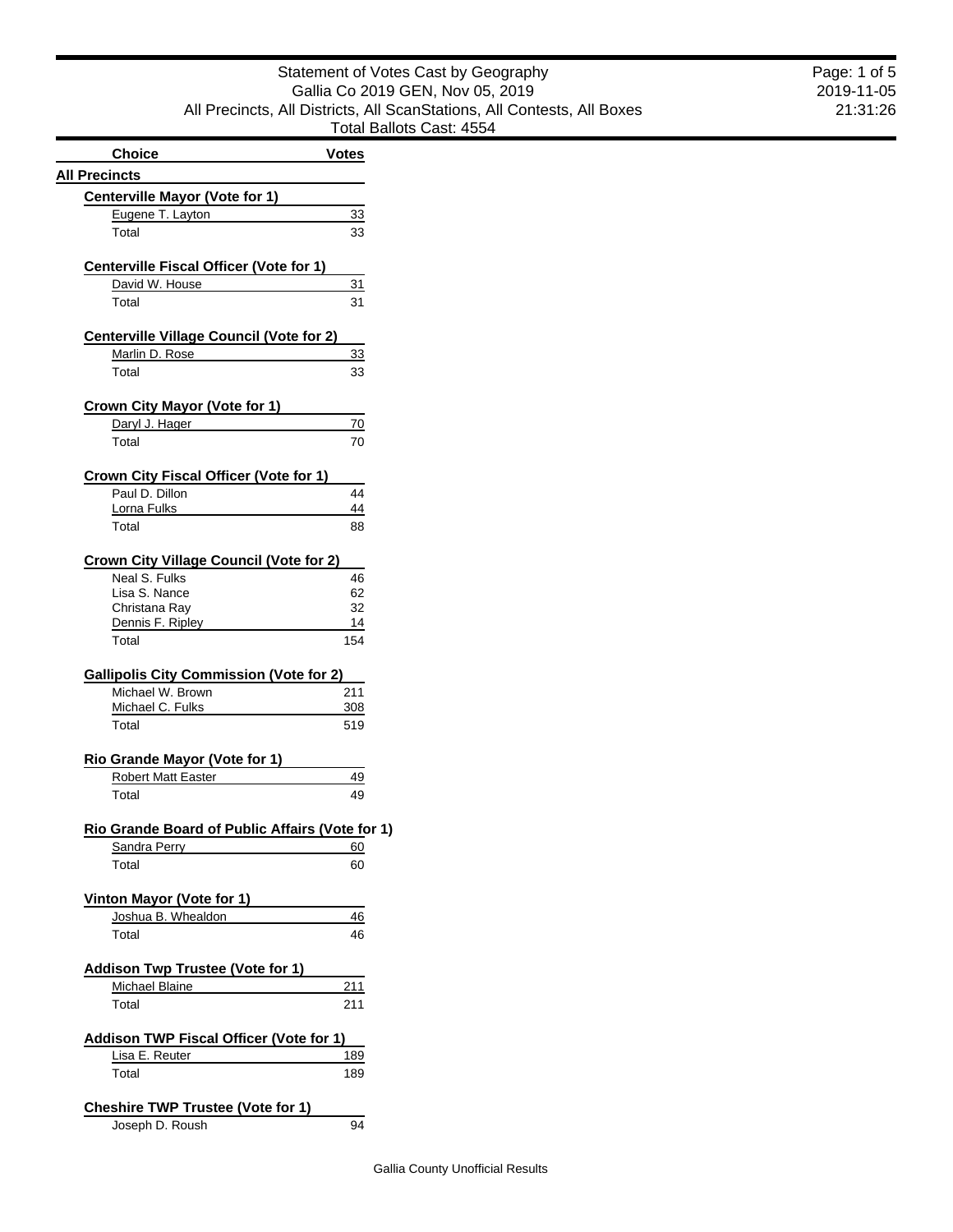| Statement of Votes Cast by Geography                                    |
|-------------------------------------------------------------------------|
| Gallia Co 2019 GEN, Nov 05, 2019                                        |
| All Precincts, All Districts, All ScanStations, All Contests, All Boxes |
| Total Ballots Cast: 4554                                                |

|                                                               | Total B           |
|---------------------------------------------------------------|-------------------|
| <b>Choice</b>                                                 | <b>Votes</b>      |
| Total                                                         | 94                |
| <b>Cheshire TWP Fiscal Officer (Vote for 1)</b>               |                   |
| Amy L. Edwards                                                | 91                |
| Total                                                         | 91                |
| Clay TWP Trustee - CLAY TWP (Vote for 1)                      |                   |
| John H. Doss, Jr                                              | 68                |
| Brady L. Swain                                                | 212               |
| Total                                                         | 280               |
| Clay TWP Trustee - CLAY TWP (Vote for 1)                      |                   |
| Michael Harrison                                              | <u>202</u>        |
| Total                                                         | 202               |
|                                                               |                   |
| <b>Clay TWP Fiscal Officer (Vote for 1)</b><br>Wanda K. Waugh | 228               |
|                                                               |                   |
| Total                                                         | 228               |
| <b>Gallipolis TWP Trustee (Vote for 1)</b>                    |                   |
| David L. Diddle                                               | 295               |
| David J. Snyder                                               | 328               |
| Total                                                         | 623               |
| <b>Gallipolis TWP Fiscal Officer (Vote for 1)</b>             |                   |
| C. Ronnie Carmichael                                          | 535               |
| Total                                                         | 535               |
| Greenfield TWP Trustee (Vote for 1)                           |                   |
| Tony L. Conley                                                | 28                |
| Randall L. Hammond                                            | 113               |
| Total                                                         | 141               |
| Greenfield TWP Fiscal Officer (Vote for 1)                    |                   |
| Debrah L. Bartels                                             | 125               |
| Total                                                         | 125               |
|                                                               |                   |
| Green TWP Trustee (Vote for 1)                                |                   |
| David Holley<br>Total                                         | <u>460</u><br>460 |
|                                                               |                   |
| Green TWP Fiscal Officer (Vote for 1)                         |                   |
| Joe Foster                                                    | 500               |
| Total                                                         | 500               |
| <b>Guyan TWP Trustee (Vote for 1)</b>                         |                   |
| Timmy D. Caldwell                                             | 192               |
| Total                                                         | 192               |
| Guyan TWP Fiscal Officer (Vote for 1)                         |                   |
| Rachel Fellure                                                | 182               |
| Total                                                         | 182               |
|                                                               |                   |
| <b>Harrison TWP Trustee (Vote for 1)</b>                      |                   |
| Cha Edward McGuire                                            | 164               |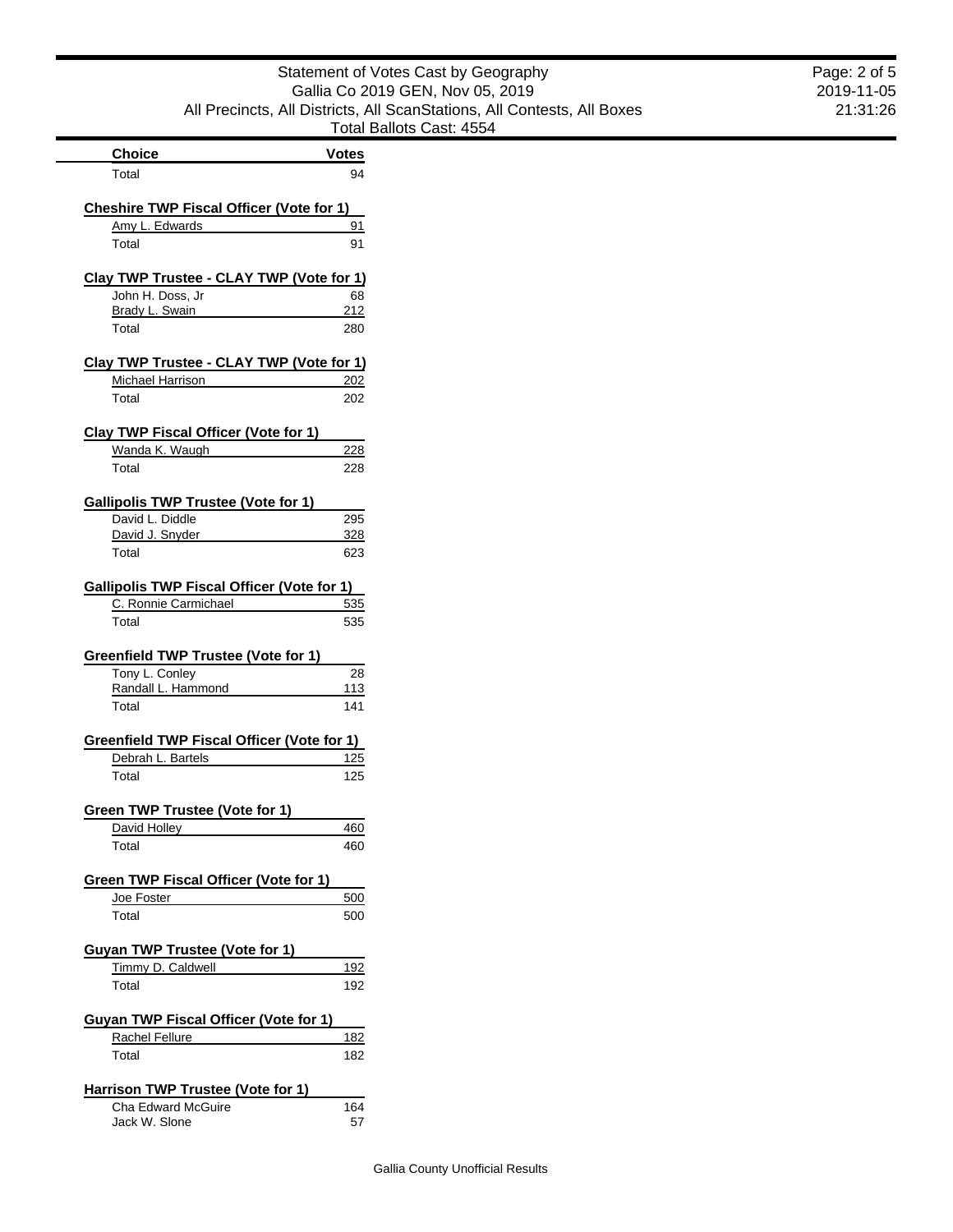#### Statement of Votes Cast by Geography Gallia Co 2019 GEN, Nov 05, 2019 All Precincts, All Districts, All ScanStations, All Contests, All Boxes Ballots Cast: 4554

|                                                               | I otal       |
|---------------------------------------------------------------|--------------|
| <b>Choice</b>                                                 | <b>Votes</b> |
| Total                                                         | 221          |
|                                                               |              |
| Harrison TWP Fiscal Officer (Vote for 1)<br>Kaitlin E. Angell | 121          |
| Toni Ford                                                     | 96           |
| Total                                                         | 217          |
|                                                               |              |
| Huntington TWP Trustee (Vote for 1)                           |              |
| R. Ryan Alderman<br>Roger D. Meade                            | 134<br>123   |
| <b>Bryce Taylor</b>                                           | 60           |
| Total                                                         | 317          |
|                                                               |              |
| <b>Huntington TWP Fiscal Officer (Vote for 1)</b>             |              |
| <b>Ashly Alley</b>                                            | 178          |
| <b>Sheri Marcum</b><br>Total                                  | 125<br>303   |
|                                                               |              |
| Morgan TWP Trustee (Vote for 1)                               |              |
| <b>Randall Adkins</b>                                         | 186          |
| Richard G. Shaddeau                                           | 100          |
| Total                                                         | 286          |
| Morgan TWP Fiscal Officer (Vote for 1)                        |              |
| Brenda S. Cadle                                               | 176          |
| Molly Hash                                                    | 107          |
| Total                                                         | 283          |
| Ohio TWP Trustee (Vote for 1)                                 |              |
| Mike Waugh                                                    | 97           |
| Total                                                         | 97           |
| Ohio TWP Fiscal Officer (Vote for 1)                          |              |
| Raymond Scott Gibson                                          | 88           |
| Total                                                         | 88           |
|                                                               |              |
| Perry TWP Trustee (Vote for 1)                                |              |
| James C. Blair                                                | 111          |
| <b>Bradley Davies</b>                                         | 115          |
| <u>John Kevin Gill</u><br>Total                               | 52           |
|                                                               | 278          |
| Perry TWP Fiscal Officer (Vote for 1)                         |              |
| Cheryl L. Ruff                                                | 240          |
| Total                                                         | 240          |
| <b>Raccoon TWP Trustee (Vote for 1)</b>                       |              |
| Carlos Caldwell                                               | 137          |
| Bryan R. Jones                                                | 126          |
| Christopher Kimmel                                            | 58           |
| Total                                                         | 321          |
| Raccoon TWP Fiscal Officer (Vote for 1)                       |              |
| Ruth A. Millhone                                              | 286          |
| Total                                                         | 286          |
|                                                               |              |
| Springfield TWP Trustee (Vote for 1)                          |              |

Robert E. Massie 208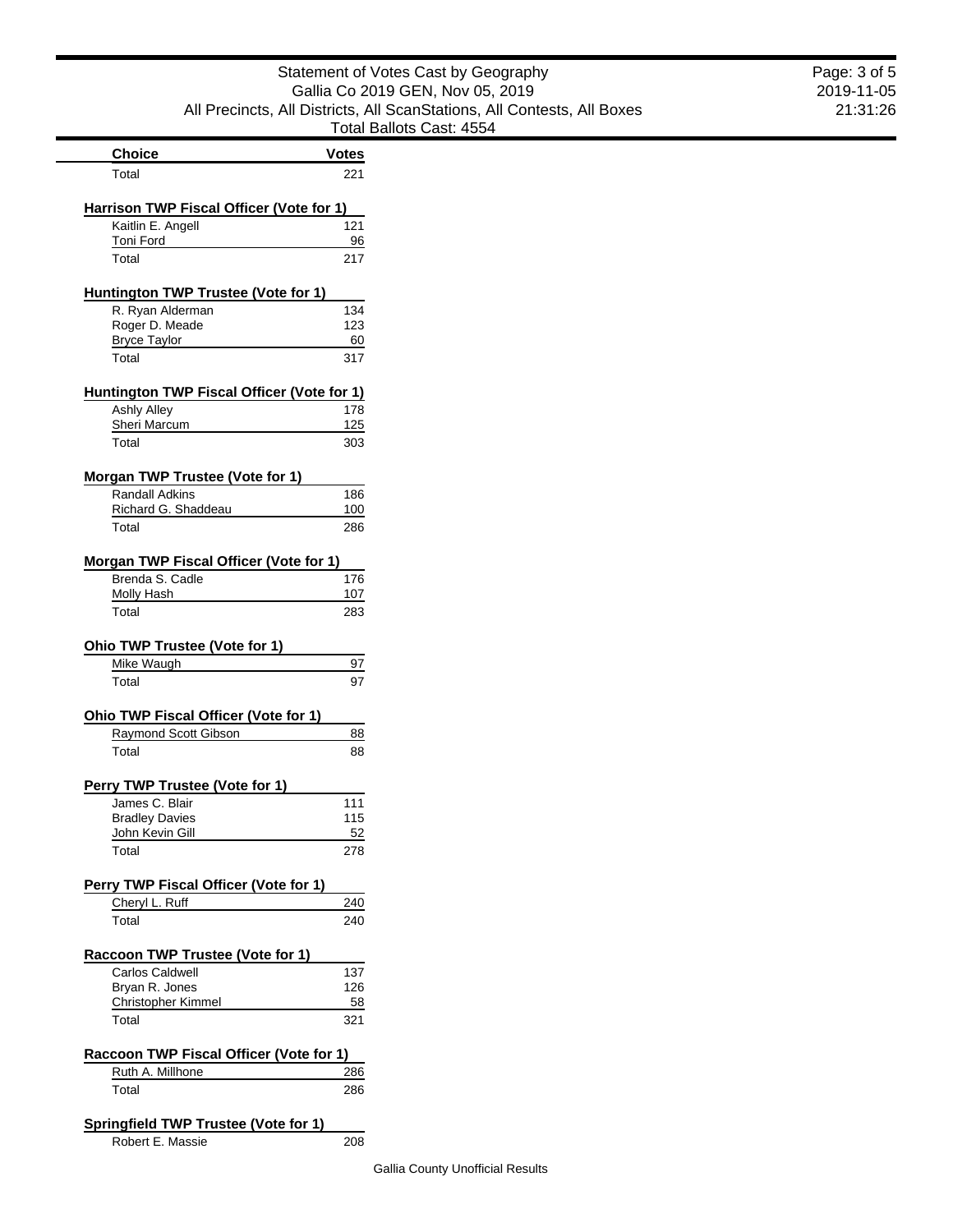| Statement of Votes Cast by Geography                                    |
|-------------------------------------------------------------------------|
| Gallia Co 2019 GEN, Nov 05, 2019                                        |
| All Precincts, All Districts, All ScanStations, All Contests, All Boxes |
| Total Ballots Cast: 4554                                                |

|                                                                         | Total Ballots Ca |  |
|-------------------------------------------------------------------------|------------------|--|
| <b>Choice</b>                                                           | <b>Votes</b>     |  |
| James Thevenir                                                          | 149              |  |
| Luke G. Vollborn                                                        | 179              |  |
| Total                                                                   | 536              |  |
| <b>Springfield TWP Fiscal Officer (Vote for 1)</b>                      |                  |  |
| Courtney R. Burnett                                                     | 421              |  |
| Total                                                                   | 421              |  |
|                                                                         |                  |  |
| <b>Walnut TWP Trustee (Vote for 1)</b>                                  |                  |  |
| John E. Straight                                                        | 130              |  |
| Total                                                                   | 130              |  |
| <b>Walnut TWP Fiscal Officer (Vote for 1)</b>                           |                  |  |
| <b>Ruby Ann Stanley</b>                                                 | <u>122</u>       |  |
| Total                                                                   | 122              |  |
|                                                                         |                  |  |
| <b>Fairland Local School Board (Vote for 2)</b>                         |                  |  |
| <b>Jeff Bennett</b>                                                     | 28               |  |
| Jason R. Gorby                                                          | 40               |  |
| Linda Gail Holst                                                        | 31               |  |
| John P. Lewis<br>Total                                                  | 42<br>141        |  |
|                                                                         |                  |  |
| <b>Gallipolis City School Board (Vote for 3)</b>                        |                  |  |
| John M. O'Brien                                                         | 1042             |  |
| Amee K. Rees                                                            | 1216             |  |
| Morgan H. Saunders                                                      | 991              |  |
| Total                                                                   | 3249             |  |
| Gallia Local School Board - GALLIA LSD (Vote for 1)                     |                  |  |
| Brandon H. Twyman                                                       | 1862             |  |
| Total                                                                   | 1862             |  |
|                                                                         |                  |  |
| Gallia Local School Board - GALLIA LSD (Vote for 2)<br>Edward J. Butler | 995              |  |
| <b>Terry Halley</b>                                                     | 1179             |  |
| <b>Beth James</b>                                                       | 1249             |  |
| Total                                                                   | 3423             |  |
|                                                                         |                  |  |
| <b>Symmes Valley School Board (Vote for 2)</b><br>Allen Cook            |                  |  |
| Adam Corn                                                               | 10<br>12         |  |
| <b>Timmy Hayes</b>                                                      | 15               |  |
| Hope Rowe                                                               | 23               |  |
| S. Kent Wells                                                           | 14               |  |
| Total                                                                   | 74               |  |
|                                                                         |                  |  |
| Gal-VIn Gov Brd Dist #5 (Vote for 1)                                    |                  |  |
| Thomas D. Metcalf                                                       | 621              |  |
| Total                                                                   | 621              |  |
| Gal-Vin Gov Brd Dist #7 (Vote for 1)                                    |                  |  |
| Joan M. Cornelius                                                       | 230              |  |
| Total                                                                   | 230              |  |
| Lawrence Governing Board #25 (Vote for 2)                               |                  |  |
| Jon Chris Collier                                                       | 43               |  |
|                                                                         |                  |  |
|                                                                         |                  |  |
| Jeff Floyd<br>June Huff                                                 | 65<br>57         |  |

 $\blacksquare$  $\overline{\phantom{a}}$